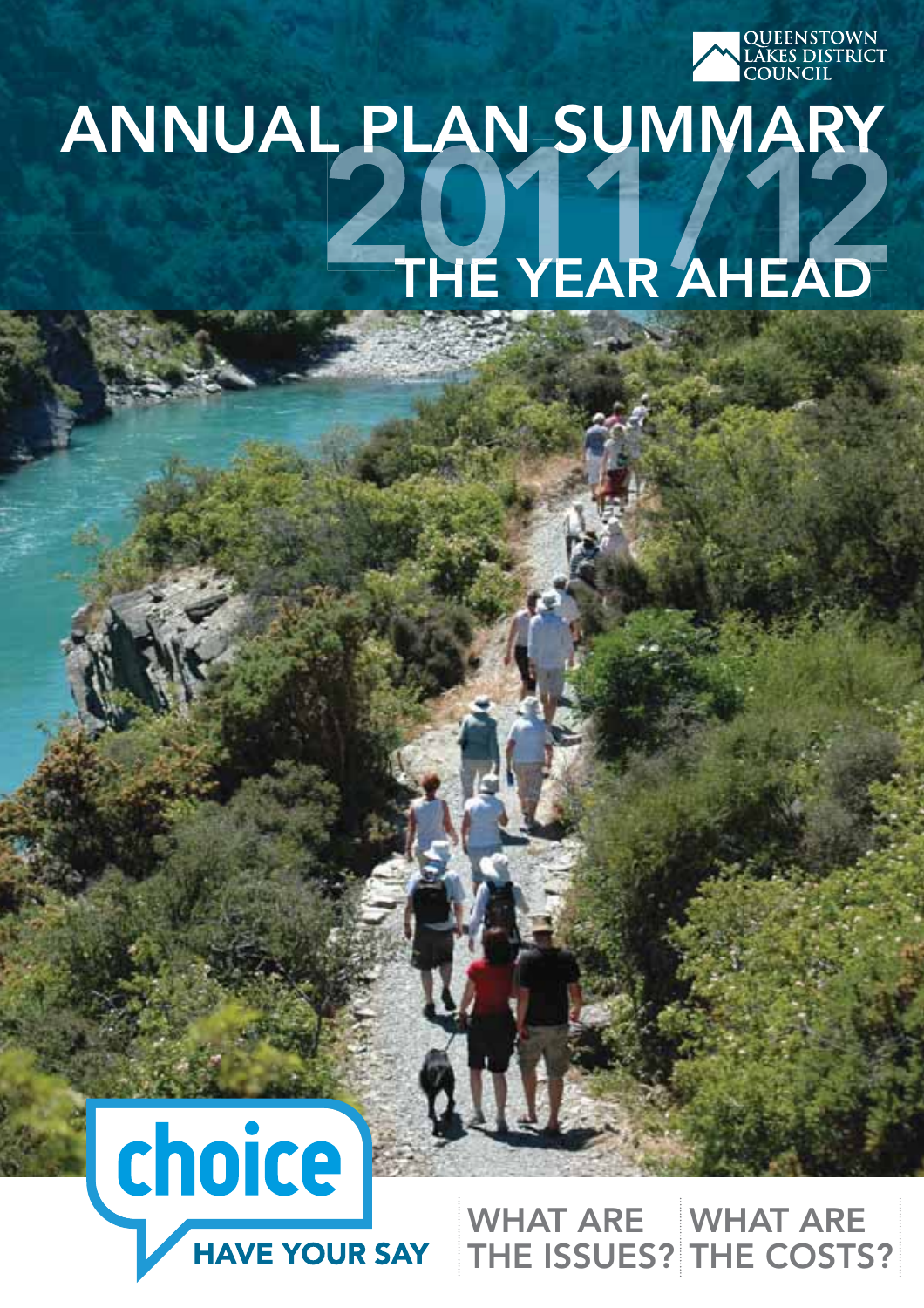

# FROM TH MAYOR

Let's be honest– the majority of Council work is boring. Sewerage, planning, budgets, roading… it's not quite what you'd call scintillating is it? Nevertheless it's all vital stuff and making sure everyone can understand it is equally important.

Which is why this draft plan has been written and designed to be easy to follow. Sure, all the minutiae has been left out but you're welcome to come and have a closer look here at QLDC. Your Councillors certainly have!

So if you've never read one of these before, make yourself a cuppa and give it a good going over.

And if you've got any queries or concerns, get in touch. Mind, if you love it, we won't complain if you let us know that too!

#### And here's the big headline to get you started… there's some good news about rates in here!

The 10-Year-Plan is the guiding document for Council. It is reviewed formally every three years and is next due for review in 2012. It outlines a programme of work; financial and economic assumptions including growth; and forecasts the future.

Each year, the Council must also produce an Annual Plan. This plan gives effect to the long term plan; checks assumptions and forecasts; and is the basis for setting the rates.

#### Affordability

A key issue within the 10-Year-Plan adopted in 2009 was affordability. It forecast a debt level of \$393 million by year 2019.

There were a number of options available to the previous Council including: reduction in capital expenditure; property sales; and higher rates and user charges. All of these were rejected in favour of a long term expenditure review. This work is ongoing and contributes to the Draft Annual Plan 2011/12.

#### What has been achieved since 2009?

A 10-Year-Plan Steering Committee comprising elected members and staff was established in 2009. The group has spent two years reviewing operating and capital expenditure, prioritising projects and focusing on debt reduction. A report was presented to Council in October 2010 identifying key findings as follows:

• Water demand management shows the greatest potential for savings, with \$72.4m achievable from the 10-year capital programme.

• Infrastructure services projects present the second highest potential savings of up to \$65.8m. This will be achieved through improvements to cost estimating methodology and current market conditions.

• The revised 10-year capital expenditure programme, with the \$167.8m of savings, is now incorporated in the financial models for development contributions and the 10-Year-Plan. It shows Council's peak debt levels in 2018/19 reducing by 32% from \$392.5m to \$266.9m, a reduction of \$125.7m. This change is shown in the graph:

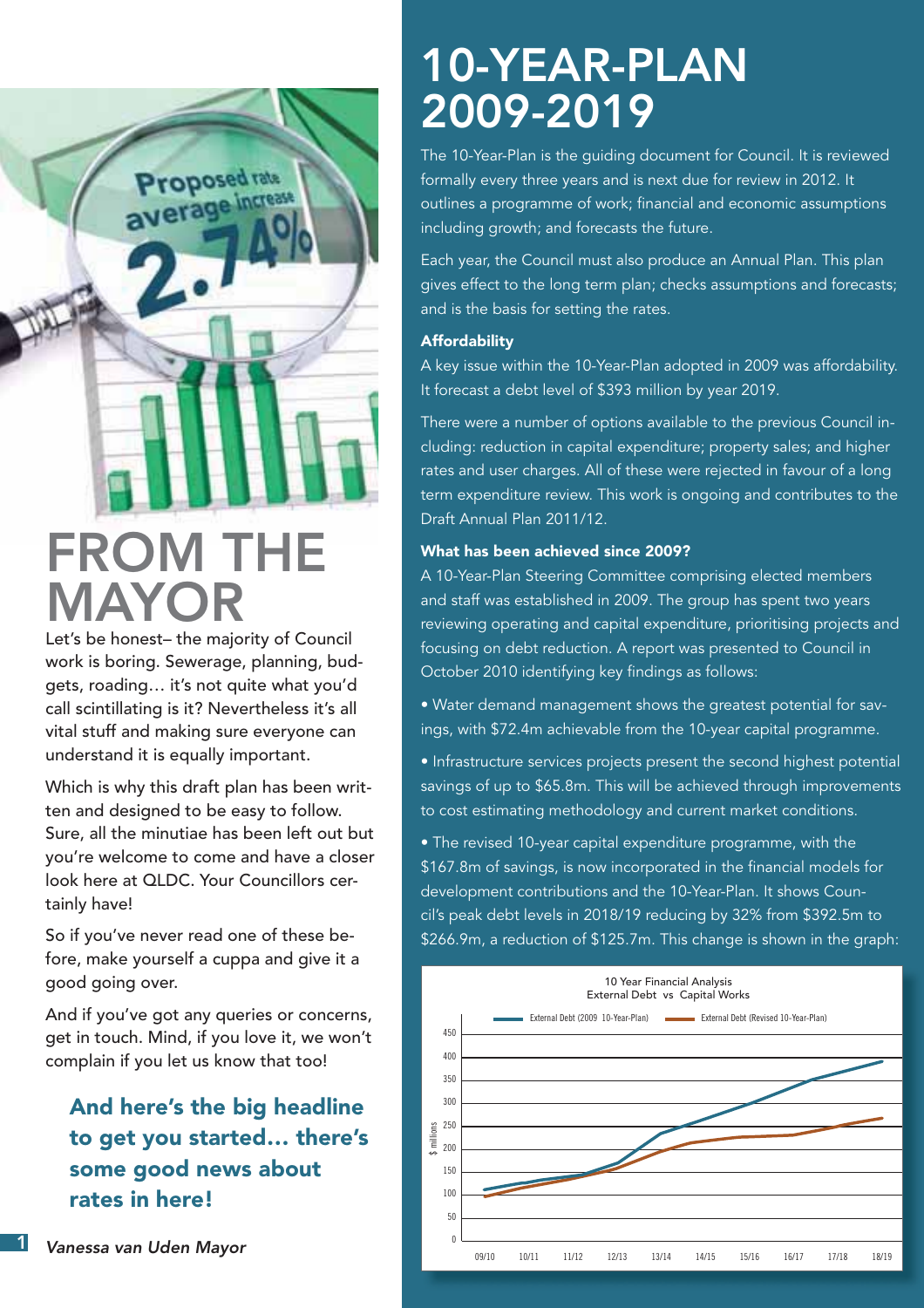

# This draft plan outlines what ratepayers and residents are NUAL PLAN

being asked to pay for the services Council provides. The Council's aim is to deliver great service and great value.

The Draft Annual Plan has a clear focus on affordability and gives effect to the promises made in the 10-Year-Plan 2009. This document is about Council's core business, however there may be other priorities that we need to hear about from the QLDC community.

Some of the proposals within the draft plan, especially regarding affordability and funding - such as the options proposed on roading - may not be acceptable to everyone.

There is a lot of good news in this draft plan; for example, a rate decrease before including debt reduction proposals; funded plans for a new sports facility in Wanaka; and much improved value for money from our water maintenance contract.

On balance the Draft Annual Plan is positive for rates and debt reduction but there have been tough decisions made in order to achieve this outcome. You may support the proposals or you may not agree. The Council looks forward to listening to your views before this plan can be formally adopted in June.

### Let's talk about it COFFEE MORNINGS

**QUEENSTOWN** COUNCIL CHAMBERS, 28 APRIL 10AM-1PM

WANAKA COUNCIL OFFICE, 29 APRIL 10AM-1PM

### Timeline 2011

| <b>DRAFT PLAN ADOPTED</b> | <b>12 APRIL</b>     |
|---------------------------|---------------------|
| <b>SUBMISSIONS OPEN</b>   | <b>16 APRIL</b>     |
| <b>SUBMISSIONS CLOSE</b>  | <b>16 MAY</b>       |
| <b>SUBMISSIONS HEARD</b>  | <b>1&amp;2 JUNE</b> |
| <b>PLAN ADOPTED</b>       | 28 JUNE             |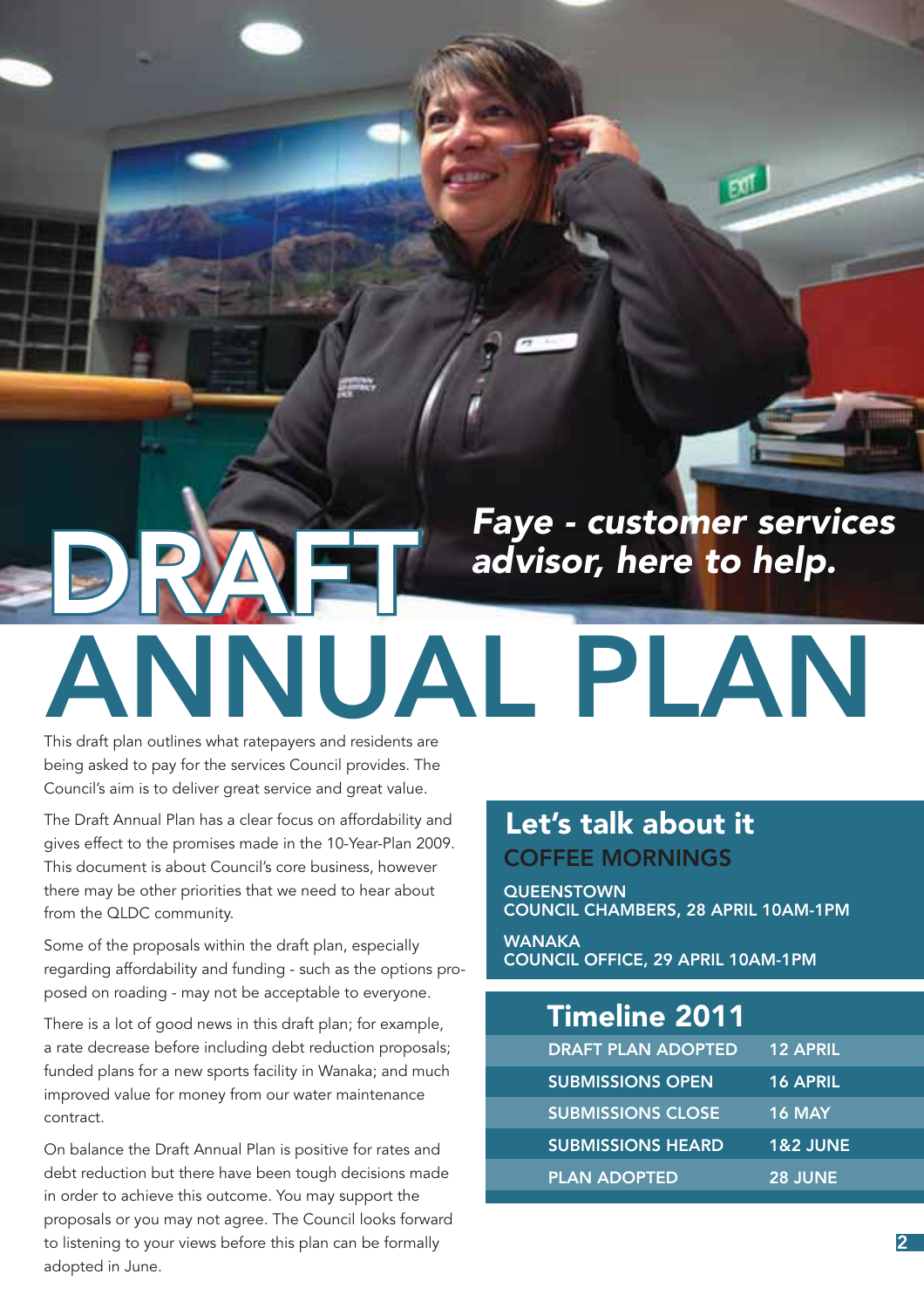

### WHAT DID THE 10-YEAR-PLAN INCLUDE FOR 2011/12?

#### The main features of the 10-Year-Plan forecast for 2011/12 were:

- Operating Costs of \$85.87m which represented an increase of \$4.6m (5.67%) over the 10-Year-Plan budget for 2010/11 – this is primarily made up of increases in depreciation of \$1.45m and interest of \$708k. These two items account for 47% of the increase in operating costs for the year and are a direct result of the projected capital programme from previous years.
- The balance of the increase of around \$2.42m is made up of projected increases in expenditure as a result of inflation and/or growth. On average, this combined adjustment represents an increase of around 3.0% for the year. The assumption built in for growth in the district was 3.3% and the inflation adjustment ranges between 3.0 and 3.4%.
- The capital expenditure budget was forecasted at \$69.1m, slightly down from the previous year.
- 3 that our growth assumption for 2011/12 has been reduced to 2%. The rating effect of this forecast budget for 2011/12 was an average overall rates increase of 2.54%.

## WHAT HAS CHANGED?

The main features of the Draft Annual Plan budget for 2011/12 are:

- Operating Costs of \$80.57m which represented an increase of \$1.6m (2.05%) over 2010/11 – this is primarily made up of increases in depreciation \$571k and Interest \$138k. These two items account for 44% of the increase in operating costs for the year and are a direct result of the projected capital programme from previous years. This is \$5.3m (6.1%) less than the 10-Year-Plan forecast.
- The balance of the increase of around \$890k is made up of projected increases in expenditure as a result of increased power costs (\$316k); increased insurance related costs In the Regulatory group of activities (\$350k) and for increases in the Community activities for maintenance of new reserve areas (\$157k); turf maintenance associated with Rugby World Cup (\$62k) and increased maintenance provision for the facilities managed by Lakes Leisure (\$57k).
- The capital expenditure budget been reduced by \$8.73m down to \$60.46m from the \$69.1m forecast, a reduction of 12.6%.
- The draft budget shows a rates requirement of \$40.6m in targeted rates and \$13.5m for general rates. This represents an overall increase of 2.74% over 10/11 rates after allowing for growth (growth factor 2.0%). This compares to an overall increase of 2.54% included in the original 2011/12 10-Year-Plan budgets (growth factor 3.3%). It should be noted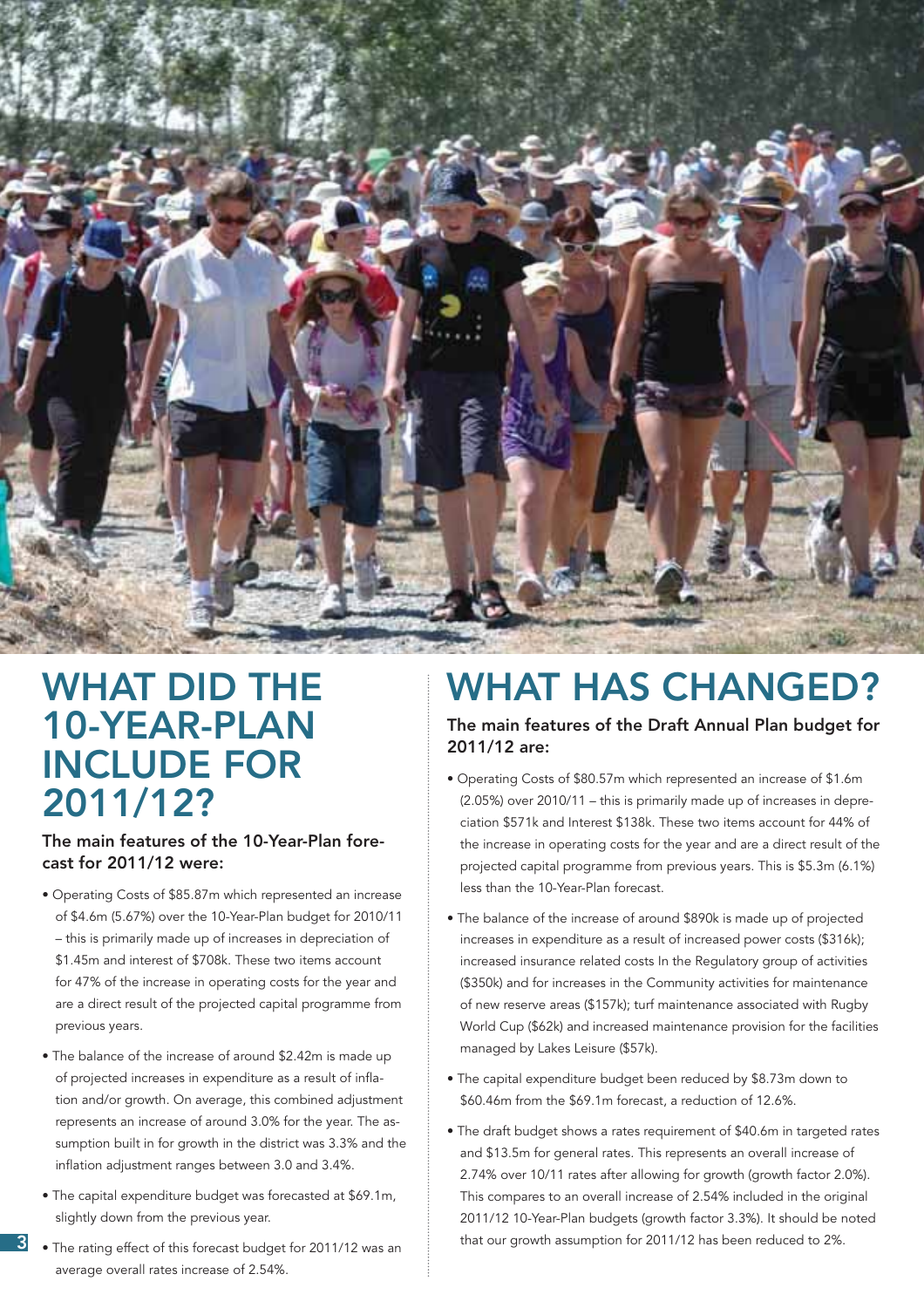# KEY CHANGES TO 10-YEAR-PLAN

#### DEBT REDUCTION

Included in the draft budgets for 2011/12 are several proposals, which will collectively reduce Council debt by around \$1.9m. This is seen as a responsible approach to the management of Council debt (expected to be around \$107m by 30 June 2011).

Prior to the changes recommended, rates were forecast to decrease by 0.88% (after allowing for growth).

The budget for 2011/12 as presented, provides an affordable rate increase and makes some significant headway into debt reduction.

#### These changes will impact on rates for the year and effectively take us from a position of an overall rates reduction of 0.88% to an overall increase of 2.74%.



#### District Plan 1.3% rate increase total 0.42%

The District Plan activity (including the cost of plan changes) has until now been partly loan funded (65%). This was because the the plan had a benefit to future generations. The plan is now fully operative and the balance of the loan sits at around \$8.5m.

The net costs of the District Plan for 2011/12 are estimated at \$1.79m; this includes plan changes, monitoring, legal fees and staff time. It is recommended that this cost is fully covered by rates for 2011/12 and beyond.

The effect is that an additional \$683k is required from rates for the year; the benefit is that the loan balance does not increase. This proposal would result in a rate increase of 1.3% leading to an overall rate increase of 0.42%.

#### Depreciation 1.2% rate increase total 1.62%

Depreciation expense has increased by \$571k for the year in infrastructure activities. Council is not required to fully fund depreciation and has never done so. For the 2010/11 year Council funded around 63% of depreciation expense for infrastructure. These funds are collected in the rates and applied to renewal projects and to repay debt.

It is proposed to increase the proportion of funded depreciation to 65% for these activities. This will mean an additional \$622k of rates collected for three waters (water, waste-water, storm-water) which will mostly be applied to additional loan repayments. The main activity affected is wastewater (\$577k).

This proposal would result in a further rate increase of 1.2% leading to an overall rate increase of 1.62%.

#### Roading 1.12% rate increase total 2.74%

It is proposed to add \$600k of roading debt repayments to the budget for 2011/12. These repayments will be funded from rates with \$400k coming from the Wakatipu wards and \$200k from Wanaka.

This proposal would result in a further rate increase of 1.12% leading to an overall rate increase of 2.74%.

#### VALUE FOR MONEY

The past financial year has seen a significant drive towards value for money across many Council activities and budgets, for example:

- A major review of the three waters contract has been undertaken and significant savings have been identified whilst increasing the scope of work.
- Staffing requirements have also been under scrutiny with a further review scheduled. The staff budget for 2011-12 shows a reduction of approximately 2.5 FTE from the previous year.
- We have reviewed our approach to organisational performance management with an emphasis on effectiveness and efficiency and are on target to deliver for the 2012 10-Year- Plan.

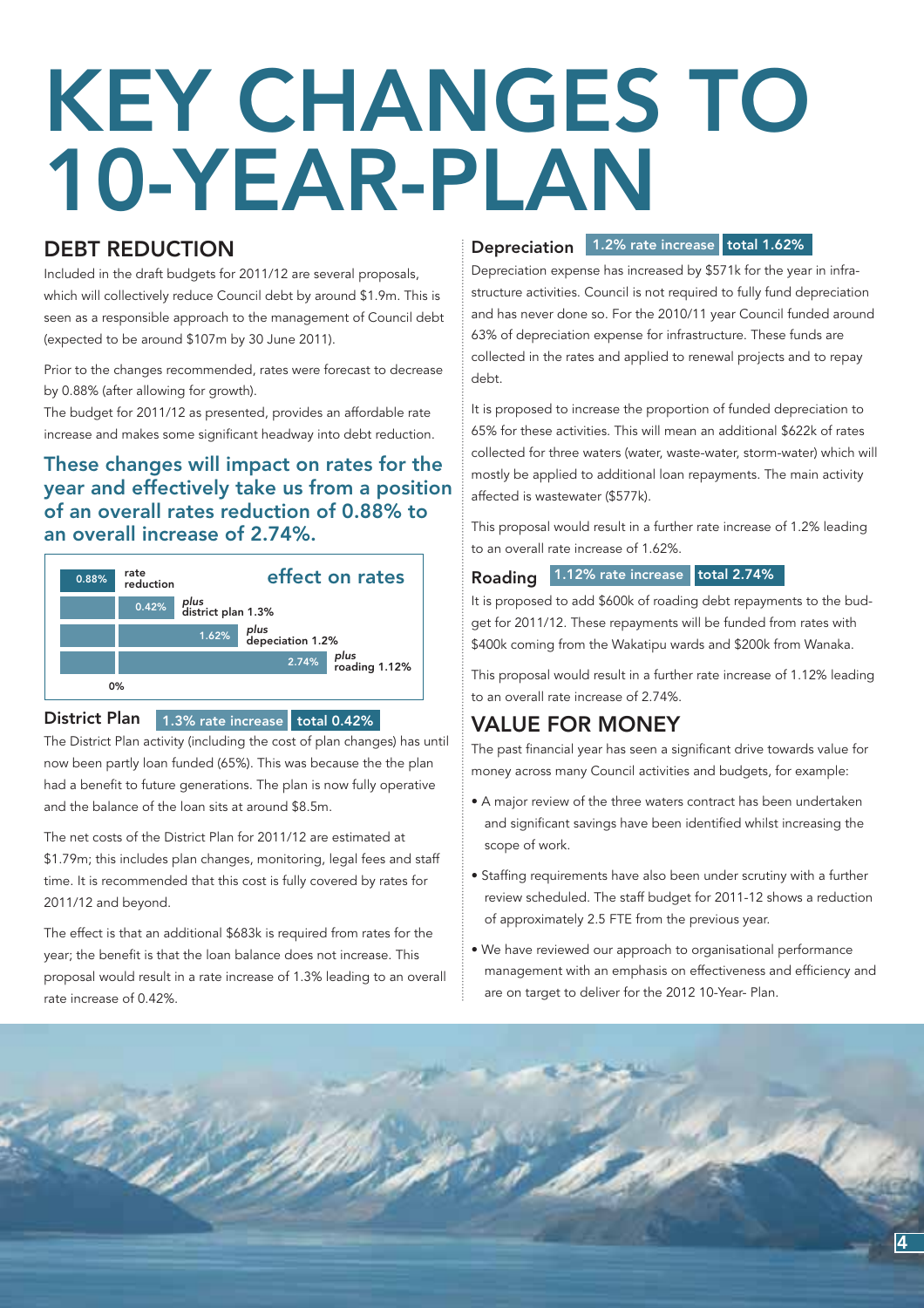ROADING - LEVEL OF SERVICE

Should current levels of service be reduced in winter (snow and ice) and summer (dust)?

Should the NZTA funding gap (if NZTA does not support an increase) be 'made up' by increasing rates?

Or are there other solutions such as the overnight closure of the Crown Range or user-pays for dust suppression?



#### Option: Reduce road gritting?

As a result of the insufficient funding from NZTA, maintaining the current level of service would result in a rate increase. The draft plan is consulting on a reduced level of service. This option:

- Is to retrench gritting to the 19 main arterial roads only and school/ urban scheduled bus routes. This will mean most local roads will not be gritted at all.
- Would delay the removal of grit for roads for up to a week (currently 3-4 days).
- Has led to a saving of \$130k or, a 0.25% decrease in the rate.
- Has a potential detrimental impact on road safety.

Insufficient New Zealand Transport Agency (NZTA) funding means we are faced with some tough choices about winter gritting.

#### Option: Cut road oiling?

This past year over 225,000 litres of oil was applied for dust control on the district's unsealed roads. The Council is considering ending ratepayer funded road oiling. The draft plan is consulting on a reduced level of service. This option:

- Is to cease the oiling of roads (approx 40 km of the network).
- Has lead to a saving of \$255k (ratepayers fund \$145k and NZTA the remainder), a 0.27% rate decrease.
- Has a potential detrimental impact on road safety and dust nuisance.

The Council has now moved towards a proactive approach to a more environmentally acceptable process called Otta seal (a dust suppression seal with a seven plus year life expectancy). The Council is seeking to accelerate the Otta seal programme (\$100k). This will allow approximately 7km per year to be treated with Otta seal.

It is possible all unsealed roads that are currently oiled will be Otta sealed within the next four to five years.

In the interim should Council make oiling an individual, private cost to affected households/ business that want it?

(For a list of roads that will be Otta sealed or will not be oiled go to www.qldc.govt.nz and view the draft annual plan (page 36).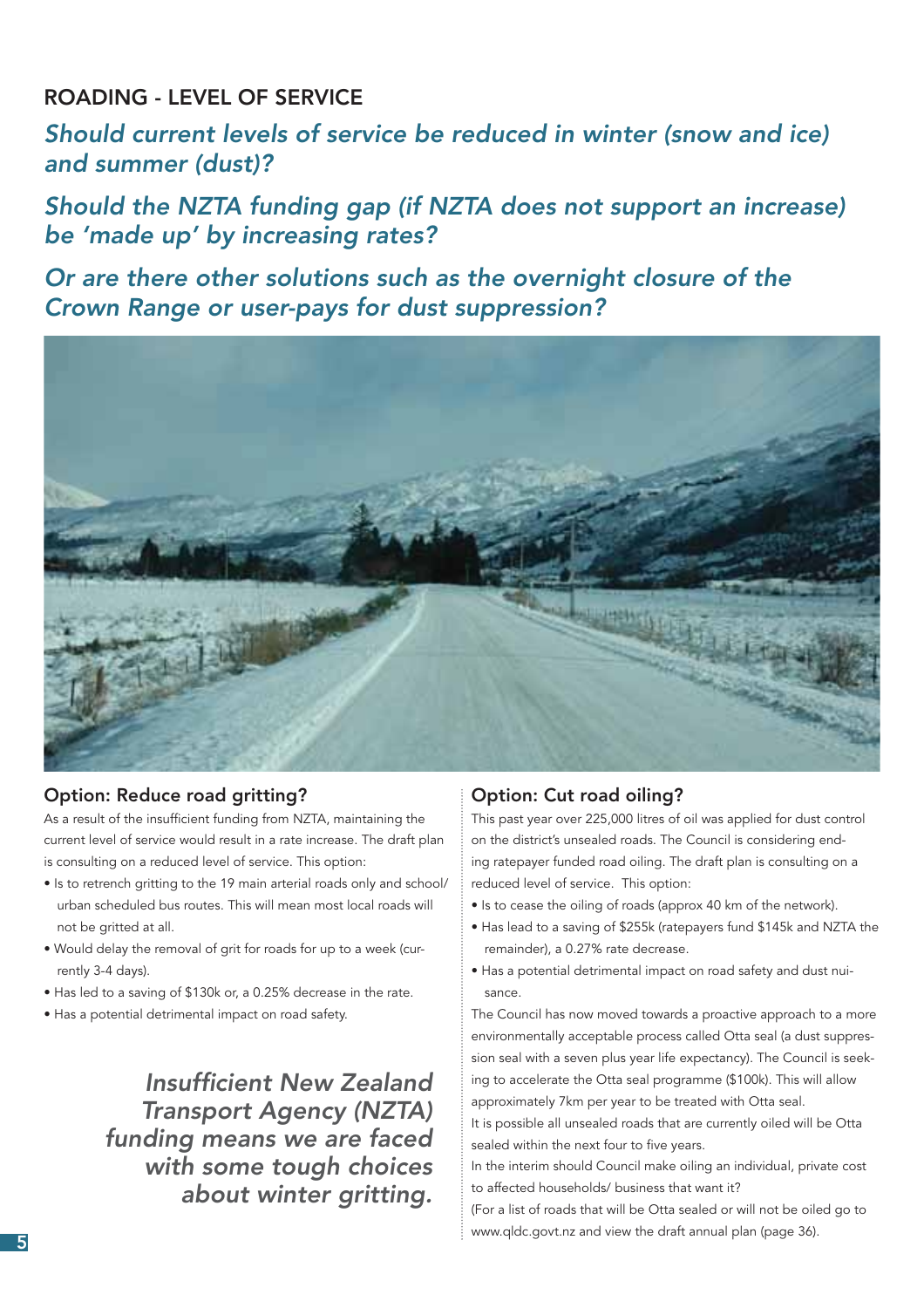#### Option: Crown Range

As a result of insufficient funding from NZTA, maintaining the current level of service on the Crown Range would result in a rate increase. The draft plan is consulting on a reduced level of service. Please note the Council is continuing discussions with NZTA. This option:

- Is to limit vegetation control, gritting/snow and ice clearance on the Crown Range to a budget of \$160k, (as approved by NZTA). This is significantly less than the current budget of \$306k.
- Has a potential detrimental impact on access (particularly ski fields). The road would not be cleared and gritted from 5am as it has been previously. Such a reduced level of service could clearly impact on winter ski area activities and potentially create safety issues.

Crown Range the road would NOT be cleared and gritted from 5am.



#### WASTE MANAGEMENT

The proposal is to pay a lower rate (waste management charge) and maintain recycling user charges at the current level. However landfill levy, transfer station and blue bag charges would increase, resulting in residents paying more according to the amount of rubbish they produce. This would lead to reductions of 12.6% (residential) and 11.4% (commercial) in rates for waste management (Waste Management Charges). The table below shows the proposed new waste management charges.

| <b>Summary of Fees &amp; Charges</b><br>$(inc$ GST $)$ |                  | 2010/11<br><b>Actual</b> | 2011/12<br>Proposed | Change   |
|--------------------------------------------------------|------------------|--------------------------|---------------------|----------|
| Landfill Levy                                          | per tonne        | \$40.50                  | \$44.75             | 10.50%   |
| Cars/Small Loads < 250 lt                              | per trailer      | \$13.00                  | \$14.50             | 11.54%   |
| <b>Trailers Under</b>                                  | per trailer      | \$28.00                  | \$31.00             | 10.71%   |
| Trailers etc Over                                      | per tonne        | \$165.00                 | \$182.00            | 10.61%   |
| 30L Bag (incl. margin)                                 | per bag          | \$2.00                   | \$2.20              | 10.00%   |
| 60L Bag (incl. margin)                                 | per bag          | \$3.00                   | \$3.30              | 10.00%   |
| 120L Bin (incl. margin)                                | per bin per year | \$199.31                 | \$219.50            | 10.13%   |
| 240L Bin (incl. margin)                                | per bin per year | \$347.01                 | \$382.10            | 10.11%   |
| <b>Recycling Centre Recoveries</b>                     | per tonne        | \$40.00                  | \$40.00             | 0.00%    |
| Green Waste GateCharges (\$/T)                         | per tonne        | \$65.00                  | \$65.00             | $0.00\%$ |
| Waste Management Charge<br>(commercial)                | per property     | \$123.00                 | \$109.00            | $-11.4%$ |
| Waste management Charge<br>(residential)               | per property     | \$172.84                 | \$151.00            | $-12.6%$ |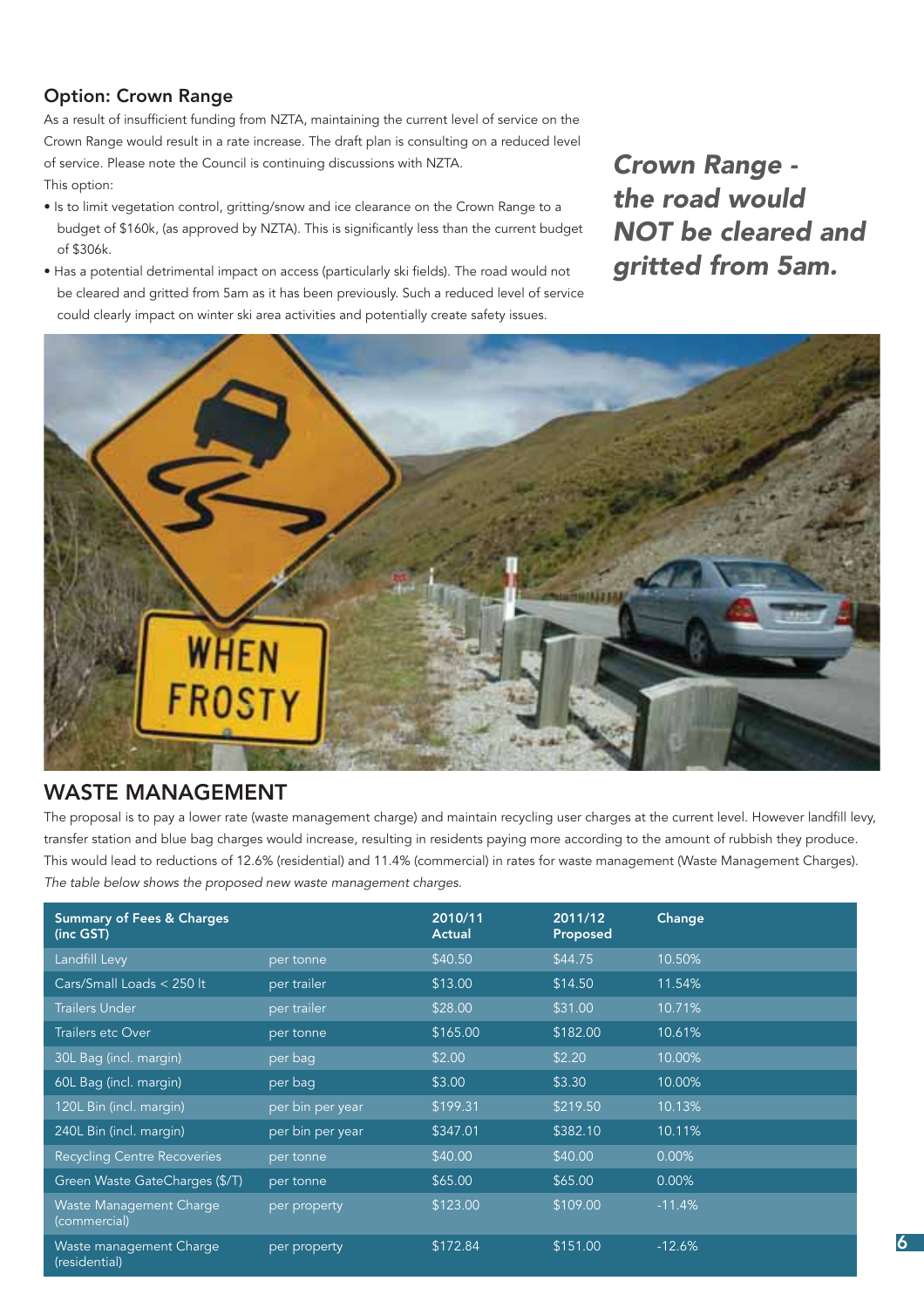Rachel - town custodian, sense of pride.

#### COMMUNITY SERVICES **CONSOLIDATION**

After a period of significant capital investment including Alpine Aqualand, extensive development of tracks and trails throughout the district, playground upgrades and the development of several new major reserve areas, it is now a period of consolidation with a focus on good maintenance and asset management.

The Council has decided to defer a number of capital works in the parks and reserves areas in order to reduce the cost of borrowing. However the Council will continue to fund NZ Cycleways with a contribution of \$250k towards delivery of this \$5.1 million project.

#### WATER DEMAND MANAGEMENT

One of the key contributors to affordability is Water Demand Management. Our water use in this community is reported to be the highest of any district in New Zealand.

#### How much water do you use?

A detailed progress report was presented to the full Council in October 2010. A key finding of this report was that the impact of water demand management shows the greatest scope for savings, with a potential \$72.4m achievable from the 10-year capital programme.

It is important that we change our thinking about water consumption and constantly remind ourselves that tap water is not free. This water must meet stringent drinking water standards and pass through a multi-million dollar infrastructure, consuming energy on its way.

In addition the Council needs to set ambitious targets to reduce leakage. We are working to tackle leakage with an active programme in Queenstown and Wanaka. Last year we identified that leakage in the district was in the area of 30-50% of the total network. In New Zealand, best practice is 15% and this is something we must aspire to.

7

#### WANAKA SPORTS FACILITY

In March (2011) the Council took a decision on the location of the proposed Wanaka facility. The decision is to locate the Wanaka Sports Facility, future aquatic centre and associated courts on land located on Three Parks and North Three Parks. This is situated to the east of Wanaka, within two kilometres of central Wanaka.

The new sports facility is scheduled to be constructed within the next four years. The Council is working towards signing the stakeholder agreements with landowners and will then commence work on the detailed feasibility.

Initially the building is proposed to be a two-court stadium and consultation will now take place with sports groups, regional codes and potential partners in the building.

#### PROJECT SHOTOVER

Project Shotover would put an end to the discharge of treated wastewater into the Shotover River. In March the Council decided to defer the delivery of the project by one year. Newly installed flow meters have provided more accurate information and a clearer wastewater flow model.

The outcome is that projected flows drop by over one third and, based on these new figures, we will be looking for a better value, more affordable solution.

The Council does not want to develop the project before it is needed and has deferred the project by at least one year from 2013 to 2014 (this is still within consented timeframes) which still allows us to meet the 22 April, 2014 consent deadline.

In the interim the Council will continue to discharge treated wastewater into the Shotover River. Should the project be deferred beyond 2014 Council will need to revise existing resource consent conditions.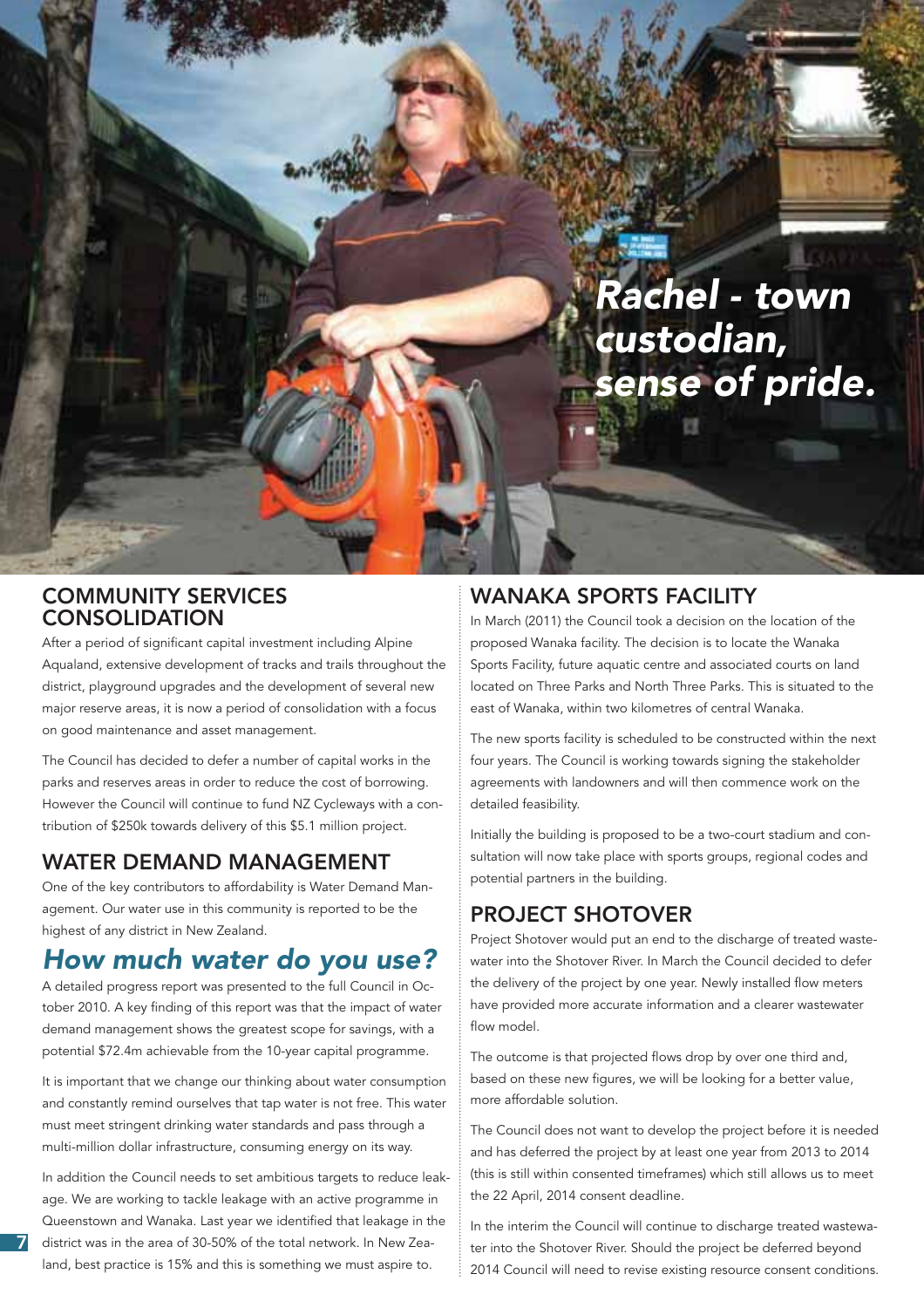#### **RATES**

The Council has worked hard over the past few months to reduce the level of rate increases without drastically cutting levels of service. Consequently, the Draft Annual Plan for 2011/12 shows a rates requirement of \$40.6m in targeted rates and \$13.5m for general rates. This represents an overall increase of 2.74% over 2010/11 rates after allowing for growth (growth factor 2.0%).

#### What do rates pay for?

#### Targeted Rates

These rates are applied through: the recreation charge; the roading

rate; the governance charge; aquatic centre charge (Wakatipu); stormwater rate; tourism promotion rate; waste management charge; water supply rate; and sewerage rate and are applied to the services you receive and where you live.

#### General Rate

This rate covers things like walkways and reserves, public toilets, emergency services and Council management and is applied to all ratepayers.

#### Uniform Annual General Charge (UAGC)

This charge covers things like cemeteries, community development, health, enforcement and waterways control and is also applied to all ratepayers.

#### How have the rates changed?

The main features of proposed rates are:

- UAGC has decreased by \$0.12 per property from \$68.12 to \$68.00.
- Waste Management Charge has decreased by \$21.84 per residential property from \$172.84 to \$151.00.
- Waste Management Charge has also decreased by \$14.02 per non residential property from \$123.02 to \$109.00.
- Aquatic Centre Charge (Wakatipu only) has decreased by \$1.54 per property to \$92.00 per annum.
- Recreation Charge has decreased by \$12.60 per property to \$268.00 per annum.
- Governance Charge has decreased by \$0.10 per property to \$128.00.
- Increase for some targeted rates for Water Supply and Wastewater as result of increases in depreciation (see page 4) and the estimated prices from the utilities maintenance contract:

| Water supply (inclusive of GST) per annum | <b>Existing</b> | Proposed |
|-------------------------------------------|-----------------|----------|
| Queenstown                                | \$213.50        | \$220.00 |
| Wanaka                                    | \$162.66        | \$166.00 |
| Arrowtown                                 | \$162.66        | \$160.00 |
| Glenorchy                                 | \$589.67        | \$650.00 |
| Hawea                                     | \$284.67        | \$290.00 |
| <b>Arthurs Point</b>                      | \$589.67        | \$650.00 |
| Lake Hayes                                | \$488.00        | \$550.00 |
| Luggate                                   | \$437.16        | \$480.00 |

| Sewerage (inclusive of GST) per annum | <b>Existing</b> | Proposed |
|---------------------------------------|-----------------|----------|
| Queenstown                            | \$278.70        | \$316.00 |
| Wanaka                                | \$528.66        | \$524.00 |
| Arrowtown                             | \$372.11        | \$436.00 |
| Hawea                                 | \$488.00        | \$524.00 |
| <b>Arthurs Point</b>                  | \$467.67        | \$380.00 |
| Lake Hayes                            | \$382.26        | \$416.00 |
| Luggate                               | \$488.00        | \$500.00 |

The level of increase will be confirmed once the utilities maintenance contract renewal process COUNCIL has reached the point of agreeing the contract price for next year. This is expected to be confirmed during the submission period.

# THE COST

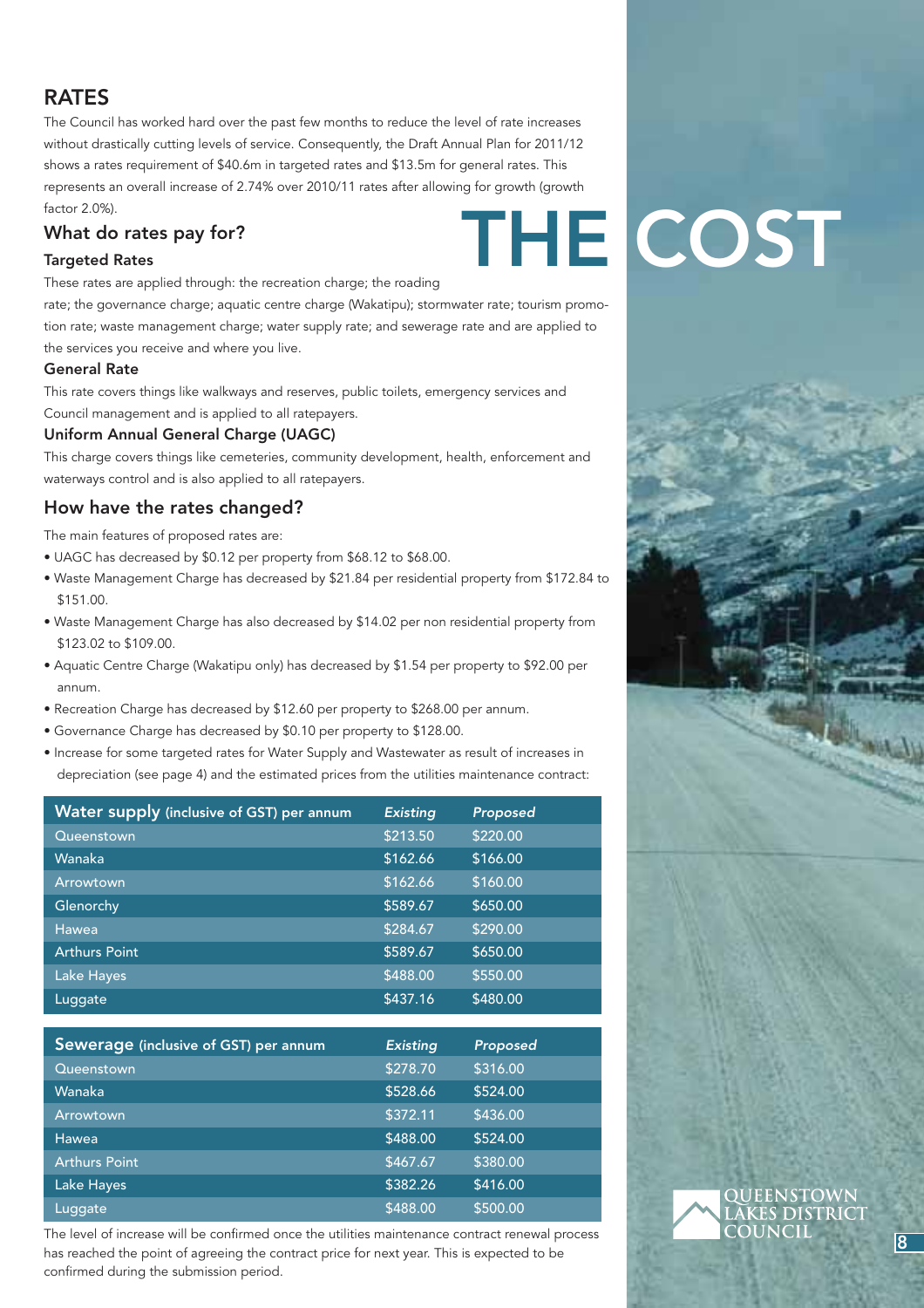# RATE SAMPLE 2011/12 SUMMARY OF INDICATIVE TOTAL RATE MOVEMENTS 11/12 How are you affected?

- Residential movements range from 0.88% decrease (Arthurs Point) to 3.3% increase (Glenorchy).
- Commercial increases range from 2.23% (Arrowtown) to 3.92% (Queenstown).
- Accommodation increases range from 2.41% (Wanaka) to 5.47% (Queenstown).
- Rural property increases range from 4.15% to 8.06%. These increases are mainly due to the increases in capital value rates (roading and general rates) to fund the debt reduction proposals.

The following table shows the indicative impact by location and land use:

9

| <b>Property Type</b>    | CV          | Location       | % Movement | \$ Movement |
|-------------------------|-------------|----------------|------------|-------------|
| Residential             | \$691,200   | Queenstown     | 2.62%      | \$58.68     |
| Commercial              | \$1,287,600 | Queenstown     | 3.92%      | \$233.06    |
| Accommodation           | \$1,287,600 | Queenstown     | .<br>5.47% | \$422.87    |
| M/U Accommodation       | \$831,600   | Queenstown     | 3.30%      | \$101.35    |
| Vacant                  | \$432,000   | Queenstown     | 3.29%      | \$58.13     |
| M/U Commercial          | \$831,600   | Queenstown     | 3.02%      | \$88.53     |
| Residential             | \$583,200   | Wanaka         | 1.04%      | \$23.61     |
| Commercial              | \$777,000   | Wanaka         | 2.68%      | \$110.99    |
| Accommodation           | \$777,000   | Wanaka         | 2.41%      | \$140.68    |
| M/U Accommodation       | \$648,000   | Wanaka         | 1.79%      | \$50.83     |
| Primary Industry        | \$3,597,000 | Wanaka         | 7.16%      | \$268.58    |
| <b>Country Dwelling</b> | \$1,187,200 | Wanaka         | 4.15%      | \$79.52     |
| Vacant                  | \$324,000   | Wanaka         | 1.38%      | \$22.42     |
| M/U Commercial          | \$648,000   | Wanaka         | 1.59%      | \$43.24     |
| Residential             | \$507,600   | Arrowtown      | 1.52%      | \$31.15     |
| Commercial              | \$1,221,000 | Arrowtown      | 2.23%      | \$132.63    |
| Accommodation           | \$1,221,000 | Arrowtown      | 4.65%      | \$372.23    |
| M/U Accommodation       | \$680,400   | Arrowtown      | 1.83%      | \$51.78     |
| Vacant                  | \$270,000   | Arrowtown      | 2.63%      | \$39.22     |
| M/U Commercial          | \$680,400   | Arrowtown      | 1.51%      | \$41.30     |
| Primary Industry        | \$2,943,000 | Wakatipu       | 8.06%      | \$246.67    |
| <b>Country Dwelling</b> | \$1,534,400 | Wakatipu       | 6.13%      | \$136.30    |
| Residential             | \$496,800   | Glenorchy      | 3.30%      | \$62.90     |
| Residential             | \$324,000   | Albert town    | $-0.15%$   | $-$ \$2.87  |
| Residential             | \$399,600   | Hawea          | 2.25%      | \$43.64     |
| Residential             | \$496,800   | Kingston       | 0.20%      | \$2.57      |
| Residential             | \$540,000   | Arthur's Point | $-0.88%$   | -\$21.39    |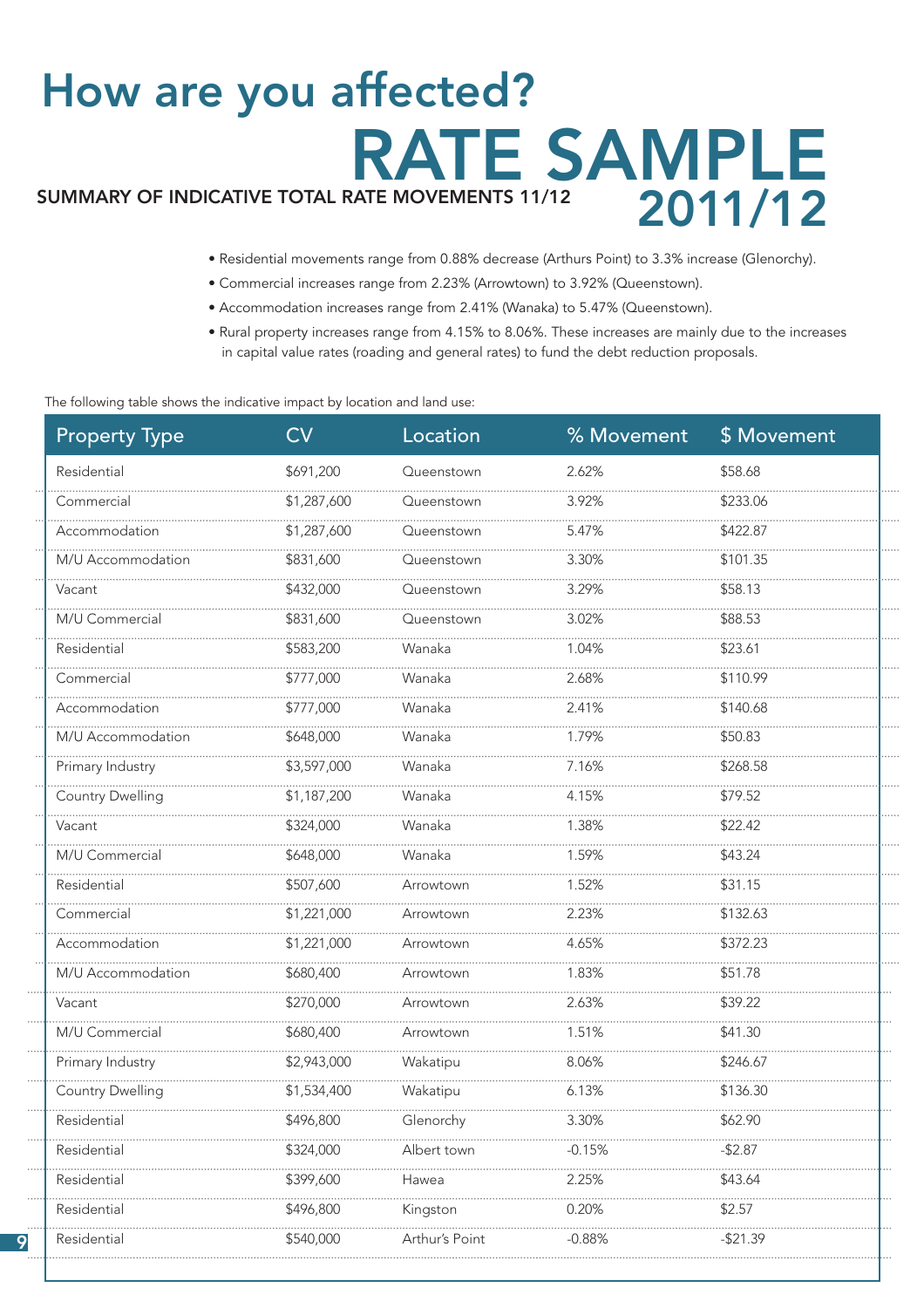#### How can I find out more?

More detailed financial information on the Draft Annual Plan is available at Council offices, libraries and on the Council website www.qldc.govt.nz You can fill out a submission online.

## FEEDBACK your feedback will become a submission to the Draft Annual Plan. submissions close 16 May 2011

All submissions will be considered by all elected members before the Annual Plan is adopted. It is important that you have your say!

|                                                                                                                   | Ce         |              |
|-------------------------------------------------------------------------------------------------------------------|------------|--------------|
|                                                                                                                   |            |              |
| <b>Direct Feedback</b>                                                                                            |            |              |
| • Council should repay 1.9m debt from rates in 2011/12                                                            | $\Box$ Yes | $\Box$ No    |
| • Council should not grit as many roads this winter, to reduce rates<br>by \$130,000 (0.25%)                      | $\Box$ Yes | $\square$ No |
| • Council should not oil roads to reduce rates by \$145,000 (0.27%)                                               | $\Box$ Yes | $\Box$ No    |
| • I support reducing the waste management charge and that<br>people should pay more for the rubbish they produce. | $\Box$ Yes | $\square$ No |
| <b>Other Feedback</b>                                                                                             |            |              |
| I wish to speak in support of my submission at the hearings                                                       | <b>Yes</b> | $\Box$ No    |
|                                                                                                                   |            |              |
|                                                                                                                   |            |              |
|                                                                                                                   |            |              |
|                                                                                                                   |            |              |
|                                                                                                                   |            |              |
|                                                                                                                   |            |              |
|                                                                                                                   |            |              |
|                                                                                                                   |            |              |
|                                                                                                                   |            |              |
|                                                                                                                   |            |              |
|                                                                                                                   |            |              |
|                                                                                                                   |            |              |
|                                                                                                                   |            |              |
|                                                                                                                   |            |              |
|                                                                                                                   |            |              |
|                                                                                                                   |            |              |
|                                                                                                                   |            |              |
|                                                                                                                   |            |              |
|                                                                                                                   |            |              |
|                                                                                                                   |            |              |